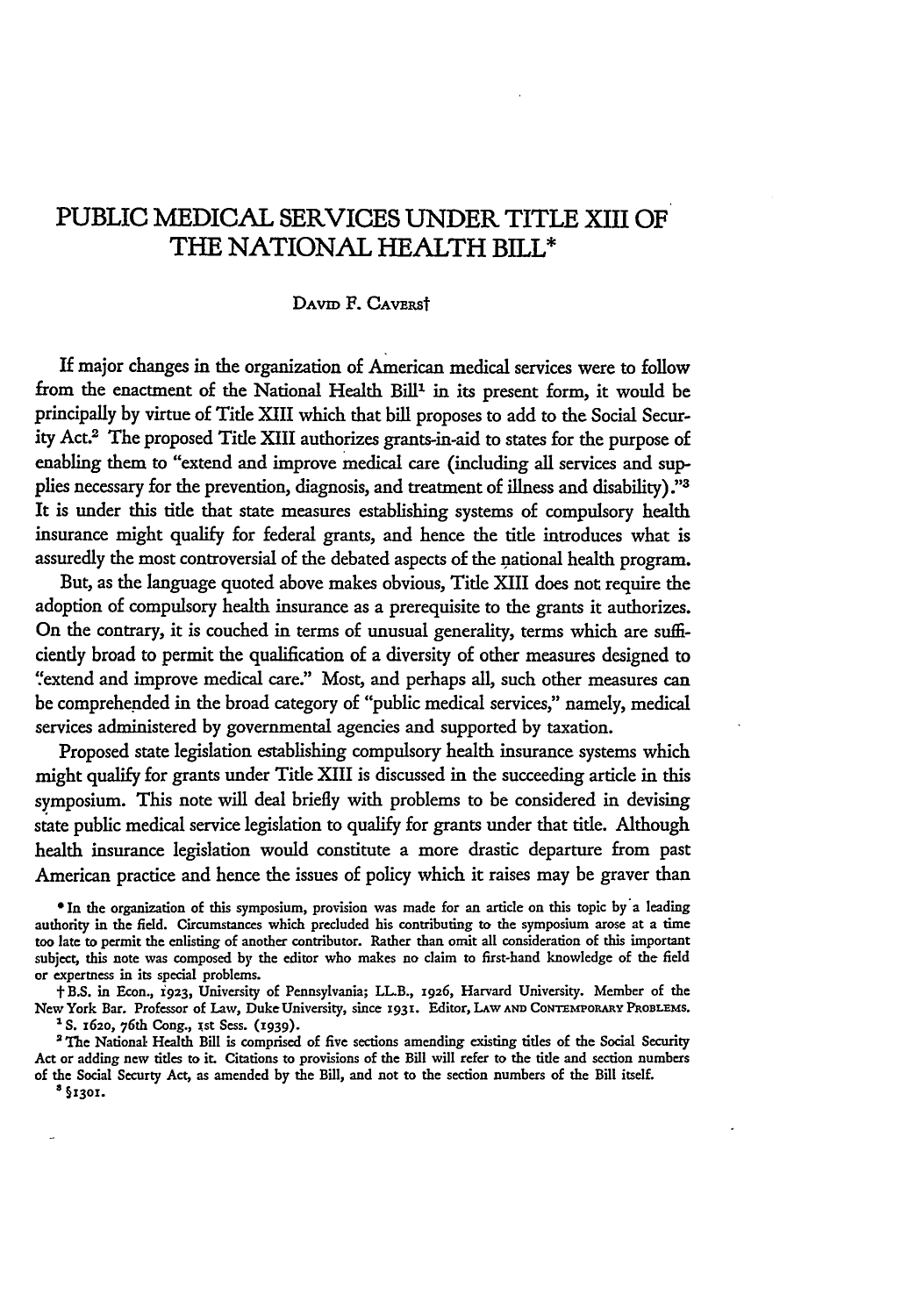## **620** LAW **AND** CONTEMPORARY **PROBLEMS**

those posed by laws extending public medical services, nevertheless the questions presented by public medical service legislation may be of greater immediate importance. It would not be surprising if the states proved much more hesitant to resort to health insurance than to avail themselves of federal subsidies to augment services which, in greater or less degree, they are already providing. It is quite conceivable that there would develop systems of health insurance providing for certain employed groups of the population while public medical services were relied upon to assue care for the rest of those in need. Still another possible alternative is that the mathinery of health insurance would be utilized to provide medical care to lowincome and indigent persons for whom the state would make contributions.4

**I**

**Any** consideration of the establishment of plans for public medical services under Title XIII requires discussion of the situation existing currently with respect to such services in the states as well as the specifications laid down by that title for the qualification of state plans for grants. Whatever plans may be developed under Title XIII, they will, of necessity, be influenced by the past and current experience of the states in the administration of tax-supported medical services.

This experience is not the product merely of the depression years. It is the outgrowth of state and local governmental activity in a number of related fields operating over a long period of time. Within the compass of this note, that experience can be sketched in only the briefest fashion.<sup>5</sup>

The English "poor law" of Elizabethan origin was the precedent for the assumption of legal responsibility for the medical care of the indigent by the American colonies and subsequently by the states. The responsibility fell upon the local unit of government, county, township, or municipality, and it was discharged as a rule in niggardly fashion. Often services were rendered by the physician who had succeeded in underbidding his competitors. Until hospitals gradually developed, it was the poorhouse which provided such institutional care as was afforded.

The development of the governmental hospital represented a step forward in the quality of public medical service, but the assumption of responsibility for hospitalization by government was not general. The non-governmental hospital, supported by charity, was relied upon to a considerable degree for general hospital service, whereas hospitals for tuberculosis, mental diseases, and contagious diseases were provided chiefly by government.

A third line of public medical service began with the development of public health services which were concerned at the outset primarily with preventive measures directed not toward the individual but toward the community in general. Responsibility for sanitation, for the prevention and control of communicable diseases, and for public health education fell under the jurisdiction of what might be termed

**<sup>&#</sup>x27;** Provisions to this **end** are found **in** the "model" bill **of** the American Ass'n for Social Security. See Reed, *Legislative Proposals for Compulsory Health Insurance, infra,* **p. 632.**

**<sup>&#</sup>x27; The** development and present forms of tax-supported medical care **in** the United.States **are** surveyed **in** DAVIS, PUBLIC MEDICAL SERVICES (1937).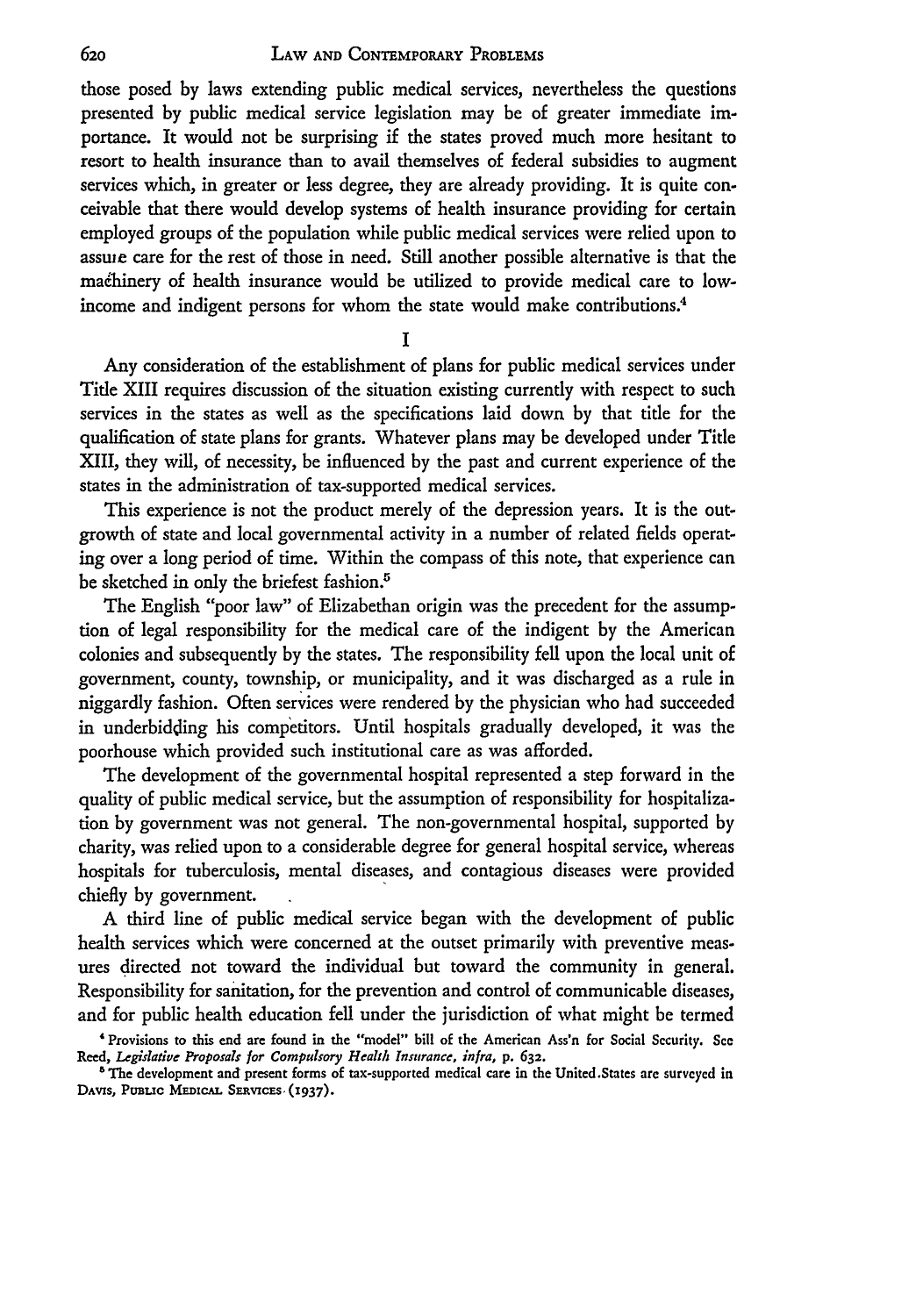the "old-line" public health service. Gradually, however, the scope of the service's activities have been extending into the area of service to the individual. Thus, the maintenance of maternity clinics, the care of crippled children, the correction of certain ailments among school children likely to retard their educational progress, and; especially in recent years, venereal disease clinics have become a public responsibility.

Supplementing these varied public medical services in filling the needs of those not in a position to purchase medical care have, of course, been the private practitioners and the non-governmental hospitals. The former have performed a very considerable volume of gratuitous service; the latter, especially in their out-patient clinics, have also assumed a substantial share of the load.

The combined operation of these various agencies sufficed, prior to the depression, to prevent the plight of those forced to rely upon them from becoming so serious a problem as to compel more systematic provision for their needs. The load was not unduly heavy either on the local taxpayer or on the private physician and hospital. It was the onset of the depression which forced consideration of the weaknesses and inadequacies of the system. As relief loads mounted, tax receipts fell, and physicians' and hospitals' incomes diminished, while the demands for gratuitous services increased, a crisis was created in: many communities and over widespread areas.

With the organization of the Federal Emergency Relief Administration came an effort to cope with this problem through the use of federal funds. Rules and Regulations **No. 7** of FERA, declaring that "The conservation of the public health is a primary function of a government," laid the basis for an extensive program of medical aid administered in connection with federal unemployment relief.

This regulation established certain broad principles under which aid was to be administered. Responsibility for authorizing care was vested in'the relief officials, free choice of physicians (among those willing to provide services under a reduced fee schedule) was to be maintained, no provision was to be made for hospital facilities which were to be provided as previously. The amount of service which could be rendered under a single authorization was closely restricted.

This regulation was issued in July, 1933. A study of its operation, $6$  completed in June, **1934,** indicated that **29** states were operating "successfully" along the lines it laid down. It seems clear that the degree of success attained varied considerably among those states and among communities within them, and also that success was in considerable measure relative to the conditions antedating the regulation.

With the extinction of FERA came the end of federal contribution to relief medical services, but the need for such services persisted. The plans set up under Regulation No. 7 have in some instances been maintained, but there seems to have been a general tendency to depart from the free-choice-of-physician principle in order to achieve the greater economies possible under salaried doctors or panels of limited size.**\* LEUCK, MEDICAL CARE FOR THE UNEMPLOYED AND THEIR FAMILIES UNDER THE PLAN OF THE FEDERAL**

EMERGENCY RELIEF ADMINISTRATION (Am. Pub. Welfare Ass'n, 1934).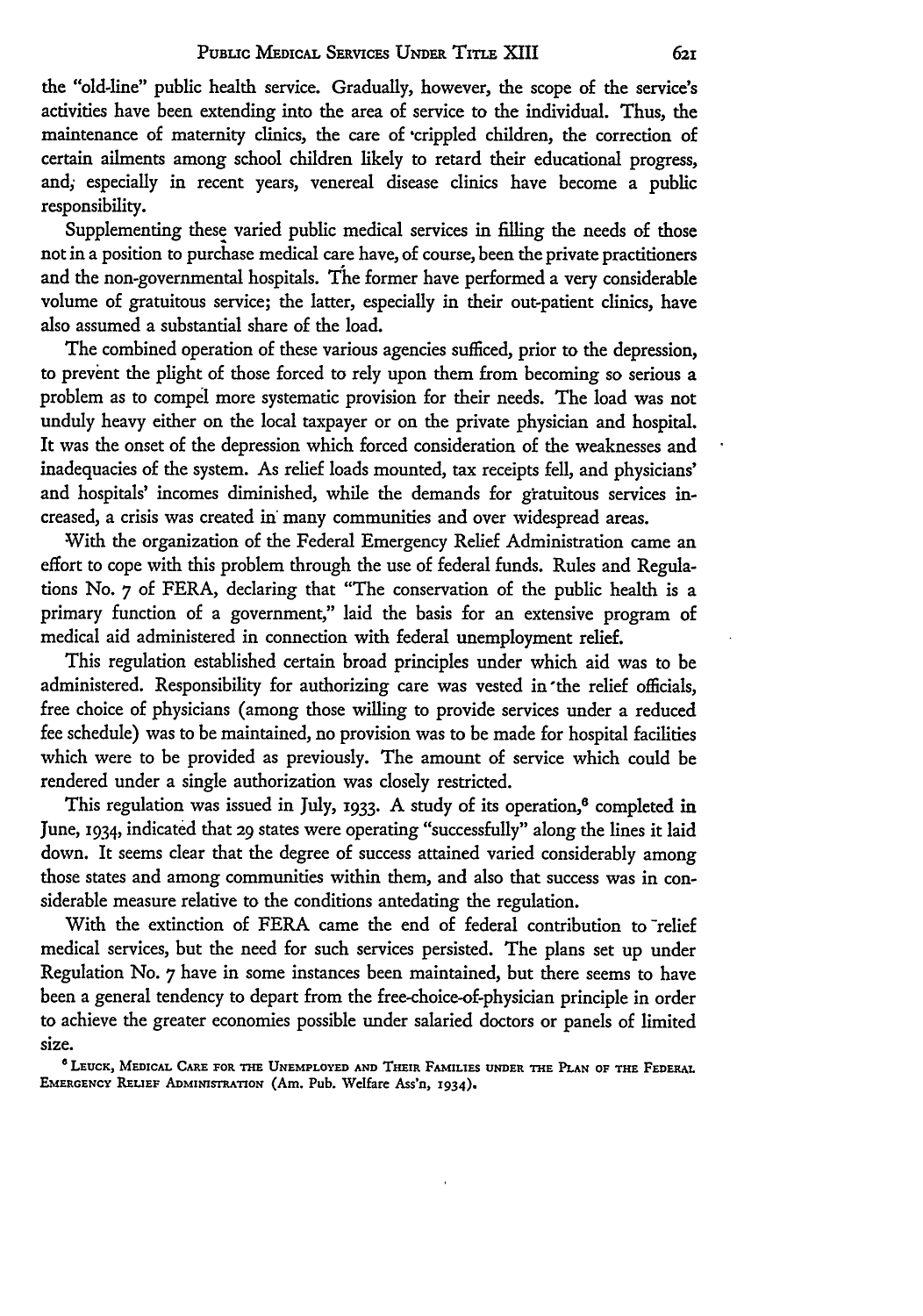Unfortunate for any effort to depict the situation as it now exists is the fact that comprehensive information is simply non-existent. Certain aspects of public medical services, hospitalization in state institutions, for example, are covered by relatively adequate statistics, but for most of the governmental activities only a vast amount of research would reveal the .extent of service performed, its cost, its quality, and the legal powers and duties of those administering it.

**A** survey undertaken by the American Public Welfare Association summarized in the June 1938 report of its Committee on Medical Care7 is perhaps as good a source as any of conditions prevailing in the nation. Some of the principal findings embodied in this report may be briefly summarized<sup>8</sup> as follows:

(i) As to the administration of public medical services, a veritable hodge-podge is revealed on both state and local levels. Roughly, responsibility is divided between departments of health and welfare, with special bodies in many cases charged with the administration of special institutional services. Not only does the division of responsibility follow no distinct pattern among the various states but the jurisdictional lines between the bodies within a single state are frequently blurred or overlapping. Still worse than the duplications are the gaps in authority which are often to be found. Efforts at coordination are rare and of such efforts many are relatively unsuccessful.

(z) Failure to utilize professional advice and supervision is common, even where authorized. Too often the services are dependent upon the views of a lay body, such as a board of county commissioners, charged with many other duties and often inspired chiefly by a desire to keep down expenditures.

(3) Intelligent planning and budgeting is impeded by the absence of adequate medical and financial statistics. Helpful comparison of such data as do exist is prevented by lack of standardization of statistical methods.

(4) On the vitally important problem of eligibility for medical care, no uniformity is to be found. Some jurisdictions provide only for those who are unable to support themselves when well. Other jurisdictions provide for care where recipients are fouhd by financial investigation to be unable to acquire the services needed, although otherwise self-supporting. Still others provide for this group only in special "emergency" situations. "Pauper's oaths" and "means tests" are frequently employed. Some jurisdictions require patients to grant liens on their assets, including insurance, to secure future payment for services.

**(5)** Hospital service has provided problems where the government hospitals are non-existent or inadequate to carry the load. Payment is made to the non-governmental hospitals for service to indigent patients, but the basis for the payment, the

**"** The Committee's report was based on replies to questionnaires from welfare officials in **27** states and **54** cities and counties of over ioo,ooo population, including all parts of the country. In addition 36 localities in **17** states and Canada were covered by field trips. The survey was directed by Gertrude Sturges, M.D., consultant on medical care to the Association.

**'** In stating in very brief compass what I believe to be the gist of findings which extend over **35** pages, I may have been guilty of some over- or under-emphasis.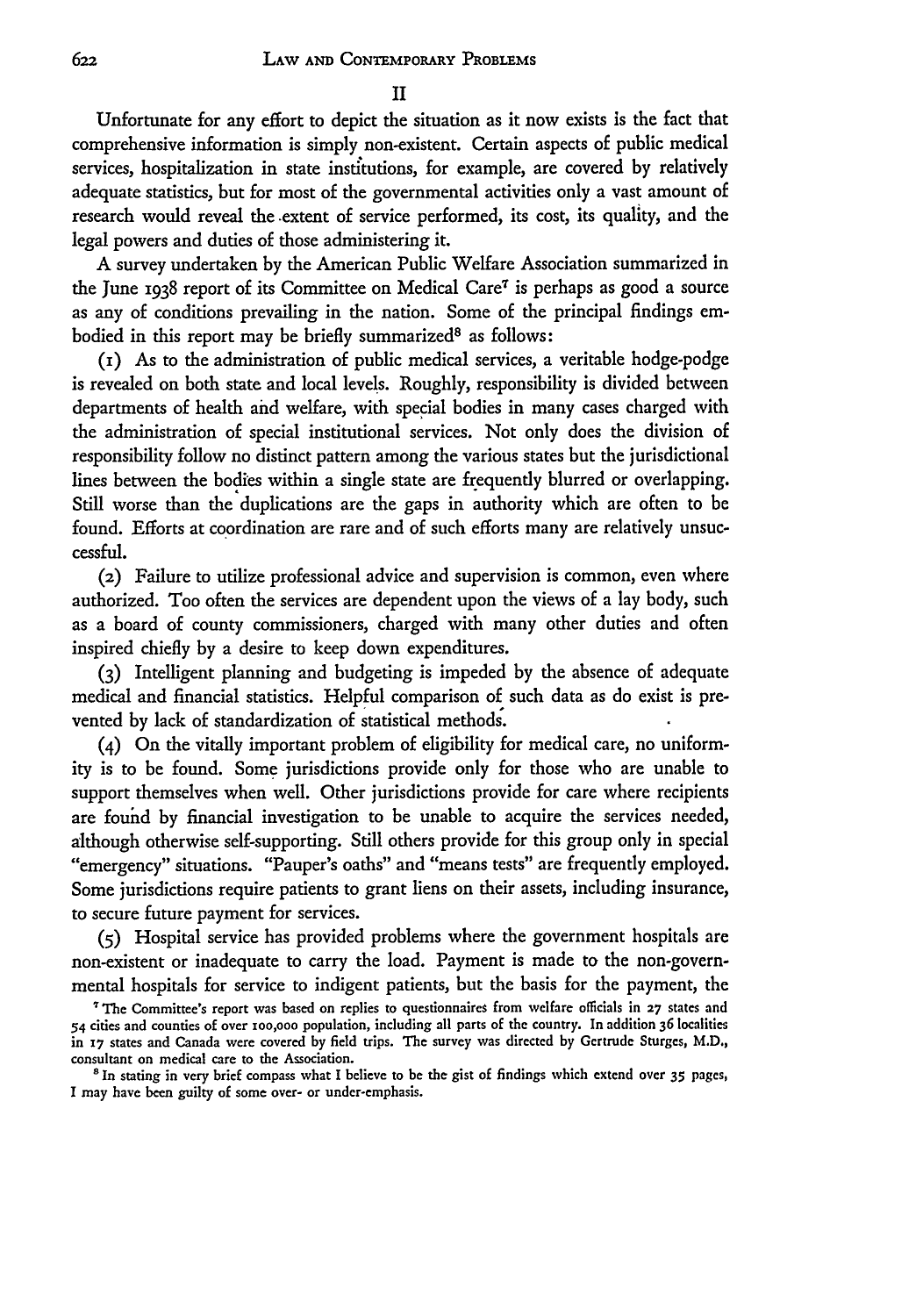problem of controlling the length of stay, and the assurance of proper standards of care are sources of widespread difficulties. In some communities, unlicensed "nursing homes" are used to supplement hospital facilities, and public homes for the aged have been converted to institutions for the care of the sick.

(6) The physician's service is supplied either on the principle of free choice of physician operative through the device of a panel of physicians or by the employment of part- or full-time physicians on salary. Experience with neither system seems generally to have been satisfactory. Panel practice has proved more expensive and the work tends to gravitate to the hands of the least competent physicians. Low salaries, heavy case loads, and little opportunity for advancement result as a rule in an unsatisfactory class of salaried physician. In neither arrangement is adequate supervision generally provided, often none at all.

**(7)** Where dental services are provided, the tendency is to restrict the services sharply, usually to the relief of pain and the correction of conditions affecting employability. In this field the problem of panel versus salaried personnel is again encountered.

(8) Bedside nursing service is generally insufficient, often non-existent. Moreover, there seems to be a tendency not to utilize to the full such services as may be available. There is evidence of yielding to the temptation to conserve funds for physicians' services by failing to employ nursing services.

**(9)** Control of drug costs and methods of limiting the use of drugs are squrces of difficulty. Prosthetic appliances-glasses, braces, and the like-are often given only when necessary to render the client employable.

This summarization of the report has excluded the brighter spots which occur in it. Yet the inclusion of the relatively few instances of successful administration which are reported would not materially relieve the darkness of the picture. Indeed, the exclusion of specific instances of maladministration in the summary probably more than compensates for the fotmer omission. Yet certainly there exist in the nation many communities where the level of public medical service is on a plane distinctly above that described in the report. The report demonstrates an imperative need for reform, but it does not depict a hopeless condition.

## **III**

With this background, consider what measures must be taken if federal aid is to be obtained under Title XIII as proposed in the National Health Bill. The state plan must, as has been seen, have for its purpose the extension and improvement of medical care. However, this requirement is subject to a qualifying clause: "as far as practicable under the conditions in such State, especially in rural areas and among individuals suffering from severe economic distress."<sup>9</sup> Moreover, the major purpose of the plan is supplemented by the further purpose of enabling states "to develop more effective measures for carrying out the purposes of the title including the training of personnel."<sup>10</sup>

§1301. **<sup>10</sup>***ibid.*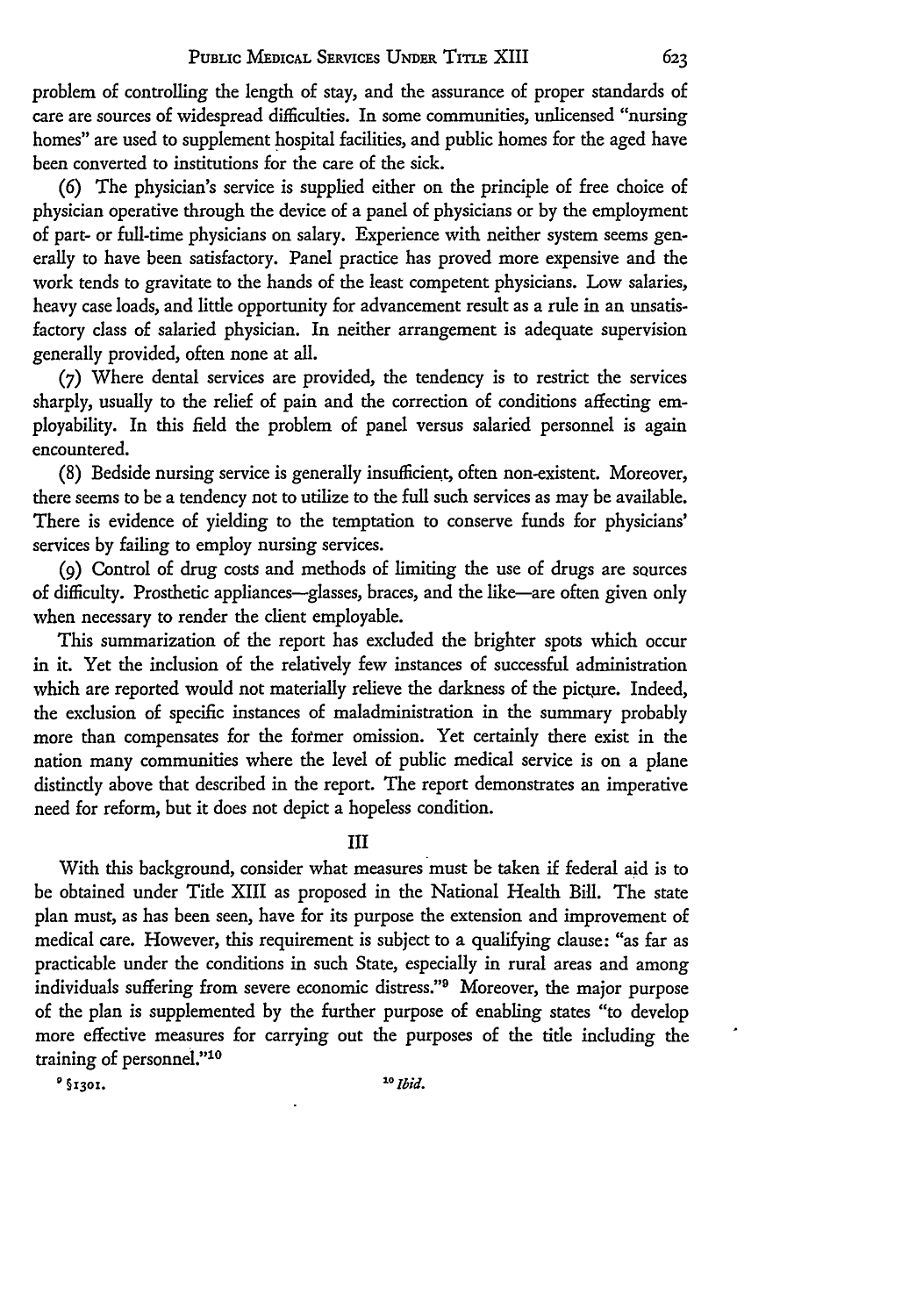At the outset uncertainty is encountered as to the content of the term "medical care." This is sufficiently broad to include virtually all types of public medical services which are directed toward the individual. Title XIII does not forbid the formulation of plans defining "medical care" thus broadly. Yet it is evident that the title was designed to assure improvement in the treatment of acute disease and chronic ailments other than those for which relatively satisfactory programs have already been or are being developed. Further, it seeks to discourage the development of "medical care" programs overlapping programs provided for in other titles of the Bill. The means to these ends is a provision in the section<sup>11</sup> prescribing the method of computing the federal matching grant. This provides that state expenditures "for the care, in hospitals, institutions and other organized facilities, of cases of mental disease, mental defectiveness, epilepsy and tuberculosis" shall not be counted, nor shall sums "included in any other State plan submitted for grants under this or any other Act of Congress." Hence to achieve a maximum grant under Title XIII the state medical care plan must not extend to these fields of public medical service.

Section 1303(a) prescribes the requirements which must be met by state plans to secure approval by the Social Security Board as eligible for federal grants. These will be listed with brief comment.

Clause **(i)** requires "financial participation by the State." The construction of comparable language in the Social Security Act makes clear that the state's participation may be through the medium of funds provided by its political subdivisions. The matching requirements will normally set the limits of state financial participation.

Clause **(2)** requires that the program be statewide or at least that the plan provide for the extension of the program so that coverage will be statewide by *1945.* A question which might be raised by this provision is whether the plan must operate uniformly throughout the state. Social Security Board rulings on state old-age assistance plans indicate that this question may be answered in the negative. In view of the wide disparity in the needs of rural and urban areas, flexibility is highly desirable.

Clause (3) provides that the plan must be administered by the state health agency or by another state agency, but, in the latter event, the plan must provide "for cooperation and, when necessary, for working agreements between such agency and the state health agency." Provision is made to permit distribution of administrative functions among other agencies of the state and local governments if they are subject to the supervision of the 'state agency primarily charged with administration. It is evident that this provision permits each state to choose whether to vest administrative power in its health or welfare agencies. As has been pointed out, responsibility for public medical services is now quite generally divided between these agencies, and their jurisdictions are at times conflicting. The special demands of the depression have moreover produced many *ad hoc* emergency arrangements.

**<sup>&</sup>quot;** § 1304(a). No effort will be made to discuss in this note the problems presented by the computation **of** the federal matching grant. **These are** discussed in Heer, *A Study of the Formulae for Grants-in-Aid in the Wagner Bill, infra,* **p. 666.**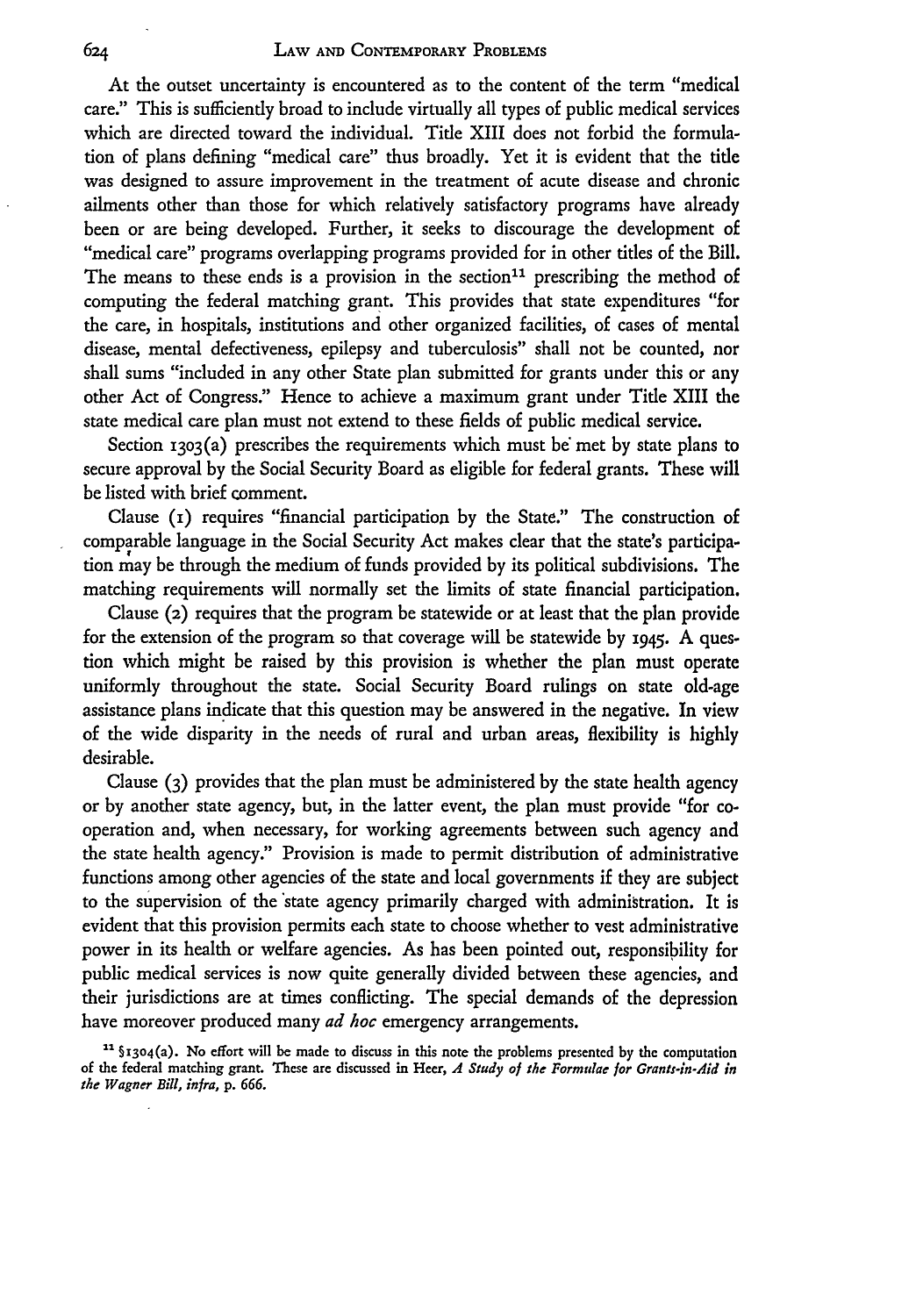Opinion is divided within the membership of each of the two administrative groups as to the solution of the problem. There is marked tendency to regard the job as best suited to the other fellow. The explanation of this phenomenon may lie in the fact that the administration of medical care is extrinsic to the "old-line" work of each group. It represents a competitor for the funds available for those "old-line" duties and it calls for skills which "old-line" activities have not always developed.

No doubt the answer to this problem will vary from state to state. Administrative reorganization in some may be impeded by constitutional provisions prescribing departmental functions. In others political pressures may compel conformity to the contours of existing vested interests. In either case, it seems probable that the use of existing agencies could be made possible by the provision of supervisory controls linking the existing agencies to the central administrative body. However, attainment of optimum administrative organization would doubtless require rather thorough revamping of the existing system in most states.

Clause (4) requires provision of efficient methods of administration, especially a merit basis for personnel and "standards of medical and institutional care and of remuneration" therefor prescribed by the state agency after consultation with professional advisory committees. The civil service provision should operate to purge many state and local health administrations of political influences which have impaired their efficiency. Much progress was made toward achieving state merit systems under the Social Security Act even before its 1939 amendments granting direct power to the Board to condition grants on the adoption of merit systems.<sup>12</sup> Where political appointees are firmly entrenched in local agencies, their duties can often be restricted to work which is not aided by federal grants.

The requirement that professional guidance be obtained as to standards of care and remuneration should diminish professional opposition to lay dictation as to such matters, without, however, compelling a surrender of ultimate state responsibility therefor.

Clause **(5)** requires that the plan "provide for an advisory council or councils" representing the professions, public and private agencies furnishing services under the plan, and informed members of the public. The requirement is designed both to correct the tendency, now prevalent, to fail to utilize professional advice and to assure that the advisory function is not deemed the exclusive prerogative of the professions. The requirement in clause  $(4)$  assures that the functions of at least the professional councils will be far from nominal.

Clause (6) requires the state administrative agency to make such reports as the Board may require. Not only would the operation of this clause end the existing

<sup>&</sup>lt;sup>12</sup> The Social Security Act, in the sections prescribing criteria for federal approval of state plans under the various titles, expressly excluded methods of administration "relating to selection, tenure of office and compensation" from consideration **by** the federal agencies. The **1939** amendments permit the approving agency to require "personnel standards on a merit basis" but not to exercise authority over "the selection, tenure of office, and compensation of any individual employed in accordance with" such standards. See,. *e.g.,* Social Security Act Amendments **of 1939,** Pub. **No. 379,** <sup>7</sup> 6th Cong., ist Sess. §ioi(a)(5).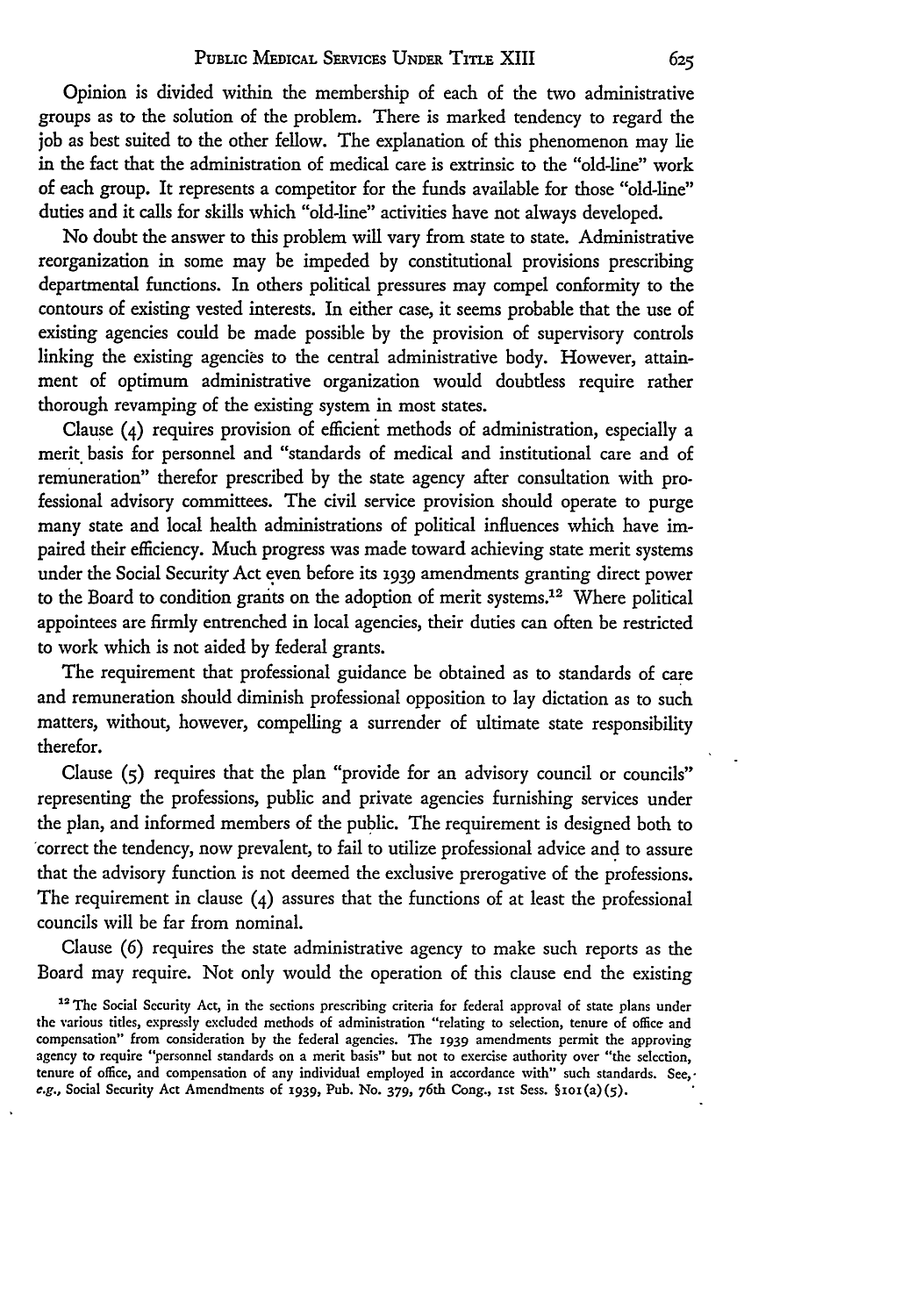shortage of data concerning public medical services, but it would also permit the standardization of the data made available so that comparison would be feasible.

Clause **(7)** requires provision for "cooperation and, when necessary, for working agreements," between the state agency and public agencies administering related services such as "welfare assistance, vocational rehabilitation, social insurance, workmen's compensation, labor, industrial hygiene, education, health or medical care." It seems fair to assume that time would be allowed for -the perfection of the system of coordination envisaged by this clause, but ultimately it should operate to break down the present tendency toward compartmentation in what is essentially an integrated field.

Clause (8) requires that the state agency be vested with authority to issue necessary rules and regulations, an obvious necessity.

As has been seen, the tide leaves a considerable range of choice of the states as to the nature of the medical care to be provided by their plan. Other important choices are also left open. Chief among these are determinations as to eligibility to receive care, the types of medical care to be provided, and the basis for utilizing physicians' and hospital services.

As to eligibility, the emphasis in the statement of the purpose of the grants 'upon aid to "individuals suffering from severe economic distress" suggests, if it does not require, that this group should be provided for if others are to be served, a consideration of concern in the planning of health insurance systems but scarcely of public medical services. Apparently, the states are free to insist, as some now do, upon pauper's oaths and means tests to assure that the recipients are not self-supporting. Yet the goal of extending medical care seems to anticipate serving at least the "medically indigent," a term which is susceptible of very liberal definition.

There is evidence of a growing belief that public medical service should be placed in the same plane as public education and that the applicant for medical care should not be exposed to the humiliation of demonstrating his economic dependency. There would seem nothing in the requirements of Tide XIII to preclude so comprehensive a program from being developed.

At the hearings before the Subcommittee of the Senate Committee on Education and Labor, representatives of various schools of practitioners and of allied professions appeared to request specific provision for the participation of their services in the state plans. In its "Preliminary Report" the Subcommittee restated what was doubtless the intention of the draftsmen, namely, that this problem should be left to the discretion **of** the states in whose jurisdiction the licensing and regulation of the healing arts has always fallen.<sup>13</sup> It seems probable that this solution of the problem would persist in any federal legislation which might be enacted.

The tide does not influence the choice by the state of the method of remunerating physicians providing service under the plans. But new conditions may. Free choice of physician is an ideal which requires for its attainment a degree of professional co- **"**

**3See Prelim.** Report, "Establishing **a** National Health Program," Subcomm. **of Sen. Comm. on Educa**tion and Labor, **S. RaP.** No. **1139,** 76th Cong., ist Sess. **(1939) 35:**